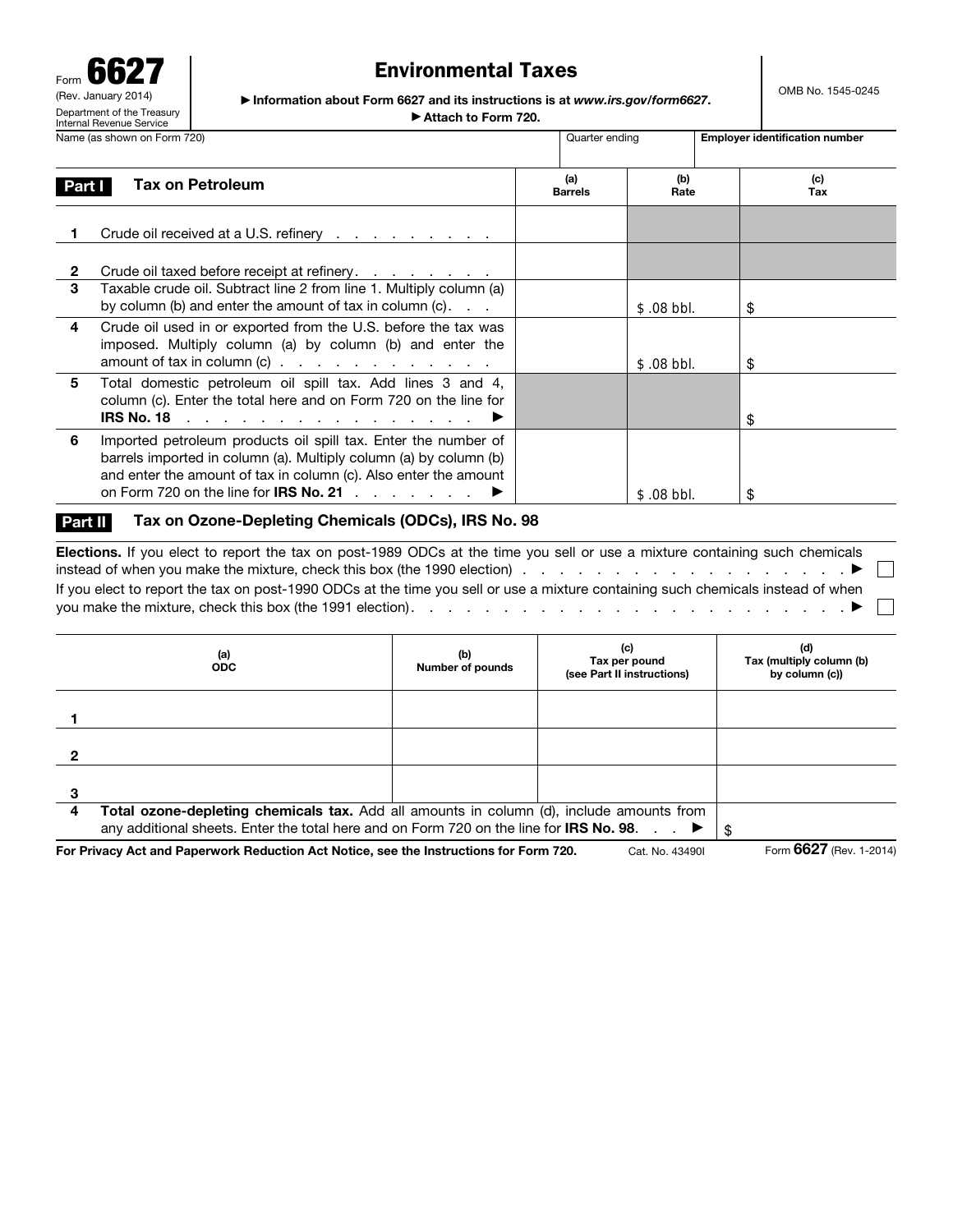#### Part III ODC Tax on Imported Products, IRS No. 19

Election. If you elect to report the tax on imported products at the time you import the products instead of when you sell or use the products, check this box . . . . . . . . . . . . . . . . . . . . . . . . . . . . . . . . . ▶

|   | (a)<br>Imported product and the<br>applicable ODC                                                  | (b)<br>Number of<br>products | (c)<br>ODC weight of<br>product | (d)<br>Tax per pound | (e)<br><b>Entry value</b> | (f)<br>Tax<br>(see Part III instructions) |  |  |
|---|----------------------------------------------------------------------------------------------------|------------------------------|---------------------------------|----------------------|---------------------------|-------------------------------------------|--|--|
|   |                                                                                                    |                              |                                 |                      |                           |                                           |  |  |
|   |                                                                                                    |                              |                                 |                      |                           |                                           |  |  |
|   |                                                                                                    |                              |                                 |                      |                           |                                           |  |  |
|   |                                                                                                    |                              |                                 |                      |                           |                                           |  |  |
|   |                                                                                                    |                              |                                 |                      |                           |                                           |  |  |
|   |                                                                                                    |                              |                                 |                      |                           |                                           |  |  |
| 4 | <b>Total ODC tax on imported products.</b> Add all amounts in column (f), include amounts from any |                              |                                 |                      |                           |                                           |  |  |
|   | additional sheets. Enter the total here and on Form 720 on the line for <b>IRS No. 19</b> $\ldots$ |                              |                                 |                      |                           |                                           |  |  |

#### Part IV Tax on Floor Stocks of ODCs, IRS No. 20

|   | (a)<br><b>ODC</b>                                                                          | (b)<br>Number of pounds | (c)<br>Tax per pound<br>(see Part IV instructions) | (d)<br>Tax (multiply column (b)<br>by column (c)) |  |  |
|---|--------------------------------------------------------------------------------------------|-------------------------|----------------------------------------------------|---------------------------------------------------|--|--|
|   |                                                                                            |                         |                                                    |                                                   |  |  |
|   |                                                                                            |                         |                                                    |                                                   |  |  |
|   |                                                                                            |                         |                                                    |                                                   |  |  |
|   |                                                                                            |                         |                                                    |                                                   |  |  |
|   |                                                                                            |                         |                                                    |                                                   |  |  |
|   |                                                                                            |                         |                                                    |                                                   |  |  |
| 4 | Total floor stocks tax. Add all amounts in column (d), include amounts from any additional |                         |                                                    |                                                   |  |  |
|   |                                                                                            |                         |                                                    |                                                   |  |  |

## General Instructions

Section references are to the Internal Revenue Code unless otherwise noted.

## Future Developments

For the latest information about developments related to Form 6627 and its instructions, such as legislation enacted after they were published, go to *www.irs.gov/form6627*.

### What's New

The tax rates for ozone-depleting chemicals (ODCs) in Parts II and III have increased for 2014. See the listing below.

## Purpose of Form

Use this form to figure the environmental tax on petroleum, ODCs, imported products that used ODCs as materials in the manufacture or production of the product, and the floor stocks tax on ODCs. If you need more lines for any part of the form, prepare additional sheets using the same format as the part. Attach the additional sheets with Form 6627 to Form 720, Quarterly Federal Excise Tax Return. See Pub. 510, Excise Taxes, for more information on environmental taxes. See the Instructions for Form 720 for information on when and where to file Form 6627.

## Who Must File

#### For petroleum:

- The operator of the refinery that receives crude oil;
- The user or exporter of crude oil before tax is imposed; and
- The person entering the petroleum products for consumption, use, or warehousing.

#### For ODCs:

• The manufacturer or importer of ODCs who sells or uses those ODCs;

• The importer of taxable products who sells or uses those products; and

• The person other than the manufacturer or importer of ODCs who holds ODCs for sale or use in manufacturing on January 1, 2014.

# Specific Instructions

## Part I. Tax on Petroleum (IRS Nos. 18 and 21)

Crude oil. Tax is imposed on domestic crude oil when it is received at a U.S. refinery. Crude oil includes crude oil condensates and natural gasoline. The operator of the refinery is liable for the tax. Tax is imposed on imported crude oil received at a U.S. refinery unless the imported petroleum products tax was imposed when the imported crude oil was entered into the United States. The operator of a U.S. refinery that receives imported crude oil must establish that tax was previously imposed on the imported crude oil.

User or exporter of crude oil. Tax is imposed on domestic crude oil used or exported before it is received at a U.S. refinery. The user or exporter is liable for the tax. Crude oil used for extracting oil or natural gas on the premises where the crude oil is produced is not taxable.

Imported petroleum products. Tax is imposed on imported petroleum products when they are entered into the United States for use, consumption, or warehousing. Petroleum products include crude oil, refined and residual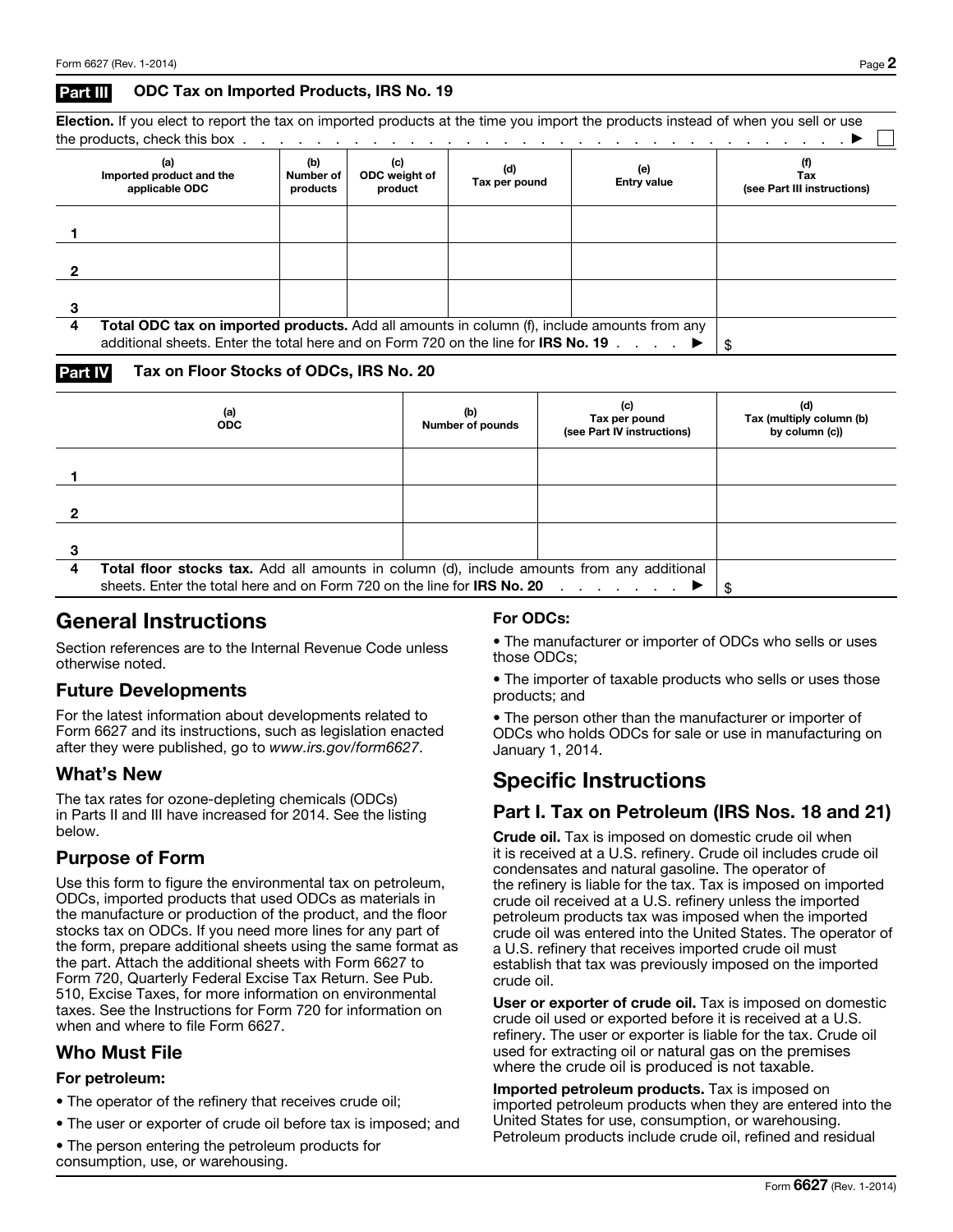oil, and other liquid hydrocarbon refinery products. The person entering the petroleum product into the country is liable for the tax.

The tax on petroleum is imposed only once on any imported petroleum product. The enterer must provide documentation of the tax imposed on imported crude oil to the refinery operator if requested by the refinery operator.

Fractional barrels. Fractional barrels are taxed at a proportionate rate using the fraction produced by the number of gallons in the barrel over 42 gallons. Multiply the resulting fraction by the \$.08 per barrel tax.

### Part II. Tax on Ozone-Depleting Chemicals (ODCs), IRS No. 98

Tax Per

The following ODCs are taxable.

|                                                                                                                            |  | ТАХ ГЕГ       |
|----------------------------------------------------------------------------------------------------------------------------|--|---------------|
| <b>Post-1989 ODCs:</b>                                                                                                     |  | Pound in 2014 |
| CFC-11<br>. \$13.90                                                                                                        |  |               |
| CFC-12<br>. 13.90                                                                                                          |  |               |
| CFC-113.<br>. 11.12                                                                                                        |  |               |
| CFC-114.<br>. 13.90                                                                                                        |  |               |
| CFC-115                                                                                                                    |  | 8.34          |
| Halon-1211<br>. 41.70                                                                                                      |  |               |
| Halon-1301<br>. 139.00                                                                                                     |  |               |
| Halon-2402 83.40                                                                                                           |  |               |
| <b>Post-1990 ODCs:</b>                                                                                                     |  |               |
| Carbon tetrachloride 15.30                                                                                                 |  |               |
| Methyl chloroform                                                                                                          |  | 1.40          |
| CFC-13, CFC-111, CFC-112, and CFC-211 through                                                                              |  |               |
| CFC-217<br>and the state of the state of the state of the state of the state of the state of the state of the state of the |  | .13.90        |
|                                                                                                                            |  |               |



*The tax per pound rates above are figured using the ozone-depletion factor. Do not multiply the tax per pound by the ozone-depletion factor.* 

**Mixture elections.** Generally, the creation of a mixture containing one or more ODCs by the manufacturer or importer of an ODC is treated as the use of the ODC in the mixture. However, the manufacturer or importer may elect to treat the sale or use of the mixture as the first sale or use of the ODC in the mixture.

*Post-1989 ODCs (the 1990 election).* If this election is made, the tax on the post-1989 ODCs (listed above) contained in the mixture is imposed on the date of sale or use of the mixture. To make the election, check the first box in Part II, under *Elections.* This election may be revoked only with the consent of the IRS.

*Post-1990 ODCs (the 1991 election).* If this election is made, the tax on the post-1990 ODCs (listed above) contained in the mixture is imposed on the date of sale or use of the mixture. To make the election, check the second box in Part II, under *Elections.* This election may be revoked only with the consent of the IRS.

**Column (c).** Enter the tax per pound using the chart above.

#### Part III. ODC Tax on Imported Products, IRS No. 19

An imported taxable product is any product entered into the United States for consumption, use, or warehousing if any ODC was used as material in the manufacture or production of the product. The product must also be listed in the imported products table issued by the IRS. See Regulations section 52.4682-3(f)(6). The tax is based on the weight of ODCs used in the manufacture of the product. If the weight cannot be determined under the exact method or table method (see below), the tax is 1% of the entry value of the product (value method).

Importer election. Generally, an imported taxable product is taxed when it is sold or used by the importer. However, an importer may elect to treat the entry of products into the United States as the use of such products. This election applies to all products held by the importer when the election becomes effective. It also applies to all products the importer enters into the United States after the election becomes effective. If an election applies to an imported taxable product, tax is imposed on the product on the date of entry. To make the election, check the box in Part III, under *Election.* This election may be revoked only with the consent of the IRS.

#### Figure the ODC weight of the product as follows:

**Exact method.** If you determine the weight of each ODC used as a material in the manufacture of the product and you can support this determination, the ODC weight is the weight you determine.

*Table method.* If you do not use the exact method and the ODC weight is listed in the imported products table, use the ODC weight listed to figure the tax. See Pub. 510 for more information.

#### Figure the tax for Part III:

*Column (a).* Enter the imported product and the applicable ODC. Use additional lines if there is more than one ODC.

*Column (b).* Enter the number of taxable products imported.

*Column (c).* Enter the ODC weight of the product in pounds. If you are using the value method, do not complete this column.

*Column (d).* Enter the tax per pound from the chart in the instructions for Part II, earlier. If you are using the value method, enter 1% (.01).

**Column (e).** If you are using the value method to figure the tax, enter the entry value of the total number of imported products.

*Column (f).* Figure the tax due by multiplying the number of products in column (b) by the ODC weight in column (c) by the tax per pound in column (d). If you are using the value method, multiply the 1% (.01) rate in column (d) by the entry value in column (e).